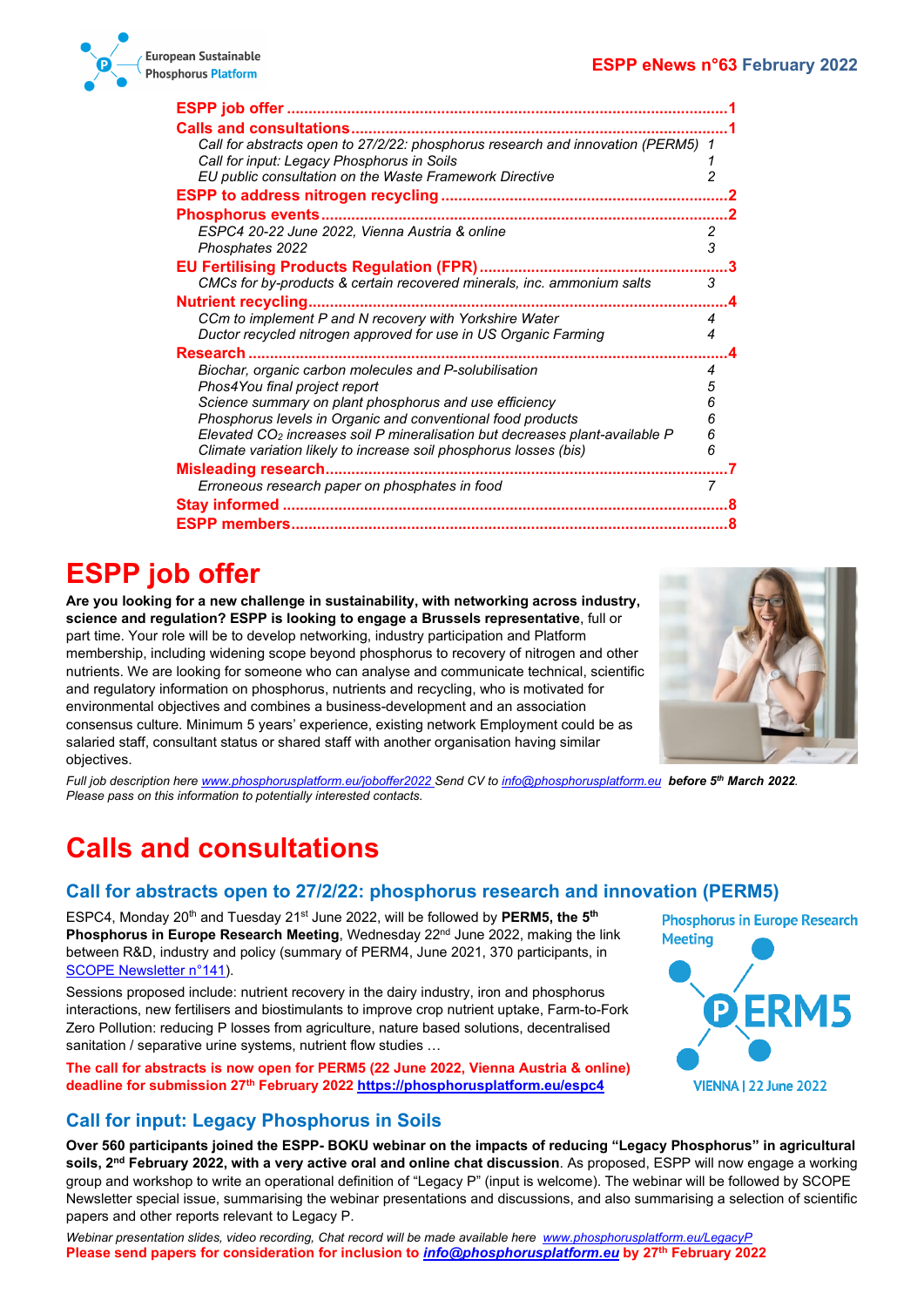

#### <span id="page-1-0"></span>**EU public consultation on the Waste Framework Directive**

**An EU public 'Roadmap' consultation is open to 22nd February 2022 on revision of the Waste Framework Directive** [2008/98,](https://ec.europa.eu/environment/topics/waste-and-recycling/waste-framework-directive_en) aiming to prevent waste generation, address food waste and waste oil, and improve separate collection. The Roadmap consultation stage enables impact on the objectives and aspects to be considered in the revision. The Commission's proposed Roadmap suggests options including better implementation of waste prevention, re-use and recycling; clarifying EU guidance on separate collection and on EPR (extended producer responsibility) and possible regulatory measures on waste reduction and prevention, EPR (in particular for online sales), source separation, waste oil collection and regeneration. ESPP underlines that improving separate collection of household organic waste and prevention – reduction or re-use of food waste are of potential importance for nutrient stewardship.

*EU public consultation on the Waste Framework Directive, open to 22nd February 2022, submission = 4000 characters text statement and/or document [HERE.](https://ec.europa.eu/info/law/better-regulation/have-your-say/initiatives/13225-Environmental-impact-of-waste-management-revision-of-EU-waste-framework_en)*

### <span id="page-1-1"></span>**ESPP to address nitrogen recycling**

**As indicated in our previous eNews, the 2021 General Assembly decided to widen ESPP's action (currently all aspects of phosphorus sustainability) to cover recycling of nitrogen and of other elements**. The General Assembly decided to widen to recovery/ recycling/ reuse of nitrogen and of other elements, but not to engage ESPP in questions such as crop nitrogen use efficiency, nitrogen losses from agriculture, nitrogen in the food chain or nitrogen and climate change.

In 2014, it was decided by the founding members of ESPP to establish a "phosphorus" platform and not a "nutrient" platform, in order to not duplicate existing initiatives on nitrogen. Thus, ESPP's name is "Phosphorus" platform. We have seen however that ESPP's action concerning phosphorus recycling (e.g. regulatory questions, science, recycling technologies, organic inputs, recycled fertilising products …) is often also relevant to recycling of nitrogen and/or other elements, and often engages the same network of contacts.

There is currently increasing interest in nitrogen recovery driven by pressures to "capture" N emissions (ammonia = National Emissions Ceilings Directive, N2O greenhouse gas) and (maybe temporarily) by natural gas price and supply issues.

The ESPP Board has discussed how to take forward the General Assembly decision to widen of ESPP's activities to cover recycling of nitrogen and other elements, and proposes to make small changes to ESPP's [statutes](http://www.phosphorusplatform.eu/statutesENG) to modify the association's objective of "*phosphorus sustainability in Europe*" to add "*and recycling of other nutrients*".

The Board has decided to launch an **ESPP 'Working Group on Recycling of Nitrogen and Other Elements'** to meet 2-3 times per year to discuss how to take forward ESPP action: defining priorities, partner organisations, resources. If you are interested to participate contact [info@phosphorusplatform.eu](mailto:info@phosphorusplatform.eu)

*Precise texts of proposed modifications to ESPP statutes in French (legally binding) and English (indicative translation) are online here <https://www.phosphorusplatform.eu/platform/about-espp> and comments are welcome. Comments will be submitted to a General Assembly to be held by email in early Spring 2022 (quorum to modify association objectives: 2/3 of Members participating in vote, 4/5 of votes in favour statutes art. 15).*

### <span id="page-1-2"></span>**Phosphorus events**

### <span id="page-1-3"></span>**ESPC4**

#### **20-22 June 2022, Vienna Austria & online**

*<https://phosphorusplatform.eu/espc4>*

#### **The detailed programme of the**

**4th [European Sustainable Phosphorus Conference \(ESPC4\)](https://phosphorusplatform.eu/espc4) is now published.**

**European VIENNA Sustainable** 20 - 22 June **Phosphorus** 2022 Conference

Confirmed speakers include **Virginijus Sinkevičius European Commissioner for Environment;** Sibylla Hardmeier, Swiss Federal Office for the Environment (BAFU); Andrea Roskosch, German Federal Environment Agency (UBA); Franz Josef Radermacher, Research Institute for Applied Knowledge Processing (FAWn), Germany; Mahesh Pradhan, United Nations Environment; Wenfeng Liu, China Agricultural University …

ESPC4 (20-21 June 2022, Vienna and hybrid) will be the first major phosphorus stakeholder meeting globally for 4 years (since ESPC3 Helsinki, with 300 participants from 30 countries, see [SCOPE Newsletter n°127\)](http://www.phosphorusplatform.eu/Scope127).

The published programme includes pre-selected speakers for the six ESPC4 parallel sessions:

- Nutrient recovery technologies operational showcase
- Nutrient recovery technologies in development
- Phosphorus recovery from ashes
- Biochars and hydrothermal carbonisation
- Regional nutrient policies and actions
- New and bio-based fertilisers

ESPC4 will include a **Nutrient Recovery Technology Fair**, with stands, presentations and possibility to meet technology suppliers presented in the ESPP-DPP-NNP [Catalogue of Nutrient Recovery Technologies,](http://www.phosphorusplatform.eu/p-recovery-technology-inventory) currently being updated (see below).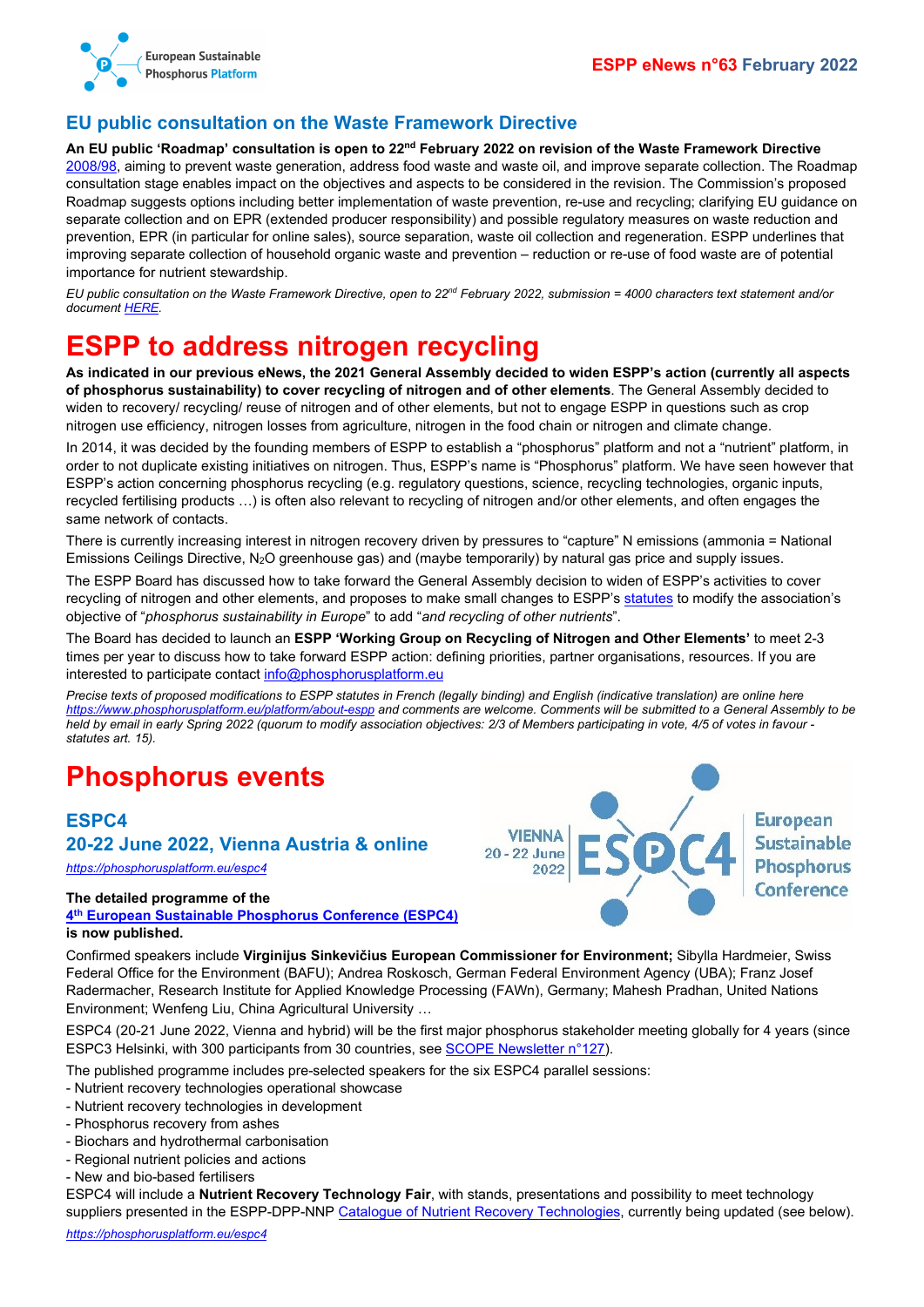

#### **ESPP eNews n°63 February 2022**

#### <span id="page-2-0"></span>**Phosphates 2022**

**7 – 9 March 2022, Tampa, Florida.** Programme now online. This is "the" phosphate industry professional conference, with over 400 participants. Phosphates 2022 will be in-person (with an online option), and a major chance to re-connect with the phosphate industry, from mining through



rock and acid processing, to fertilisers, feed phosphates and technical phosphates. The two-day conference will have a dual agenda: commercial - market – regulatory, and technical and industry operational. **10% discount for ESPP** members: request the code from ESPP. *CRU Phosphates 2022*: <https://events.crugroup.com/phosphates/home>

# <span id="page-2-1"></span>**EU Fertilising Products Regulation (FPR)**

#### <span id="page-2-2"></span>**CMCs for by-products & certain recovered minerals, inc. ammonium salts**

**The European Commission has now finalised FPR criteria to add CMCs (Component Material Categories) for CMC11 (By-Products) and CMC15 (certain recovered minerals), including phosphogypsum and recovered ammonium salts**. In the FPR, the CMCs provide a limitative list of materials which can be used as ingredients for EU fertilisers (CMC1 allows use of any 'virgin' material = non-waste derived. Secondary materials can only be used if specifically covered by one of the other CMCs).

CMC1 allows the use of (non-waste derived) by-products as precursors for chemical reactions to produce FPR ingredients, but does not allow the use in EU fertilisers of By-Products (not chemically reacted). The **criteria for CMC11 now specify which By-Products can be used directly as ingredients**, as such. The finalised criteria cover a short list of seven specific industry byproducts (see below) plus more generally certain pure mineral salts (including phosphate and ammonium salts) subject to 95% purity and < 0.5% organic carbon. ESPP regrets that organic by-products are thus excluded (unless specifically covered in other CMCs), as are mineral by-products derived from plant materials (e.g. in the paper and pulp industries). This is because information on examples of such by-products was not provided by industry. In all cases, certain contaminants are specifically limited in by-products under CMC11: radioactivity (request made by ESPP), total chromium, thallium, vanadium. **Quality phosphogypsum will thus be eligible**. Phosphogypsum is today used widely in Finland as a soil amendment with proven effect in reducing phosphorus losses to surface waters (see ESPP [eNews n°36\)](http://www.phosphorusplatform.eu/eNews036).

CMC15 opens use in EU fertilisers to **certain waste-recovered pure mineral salts**. Purity requirements are as above (95% purity, < 0.5% C<sub>-org</sub>) plus limitations of certain contaminants and pathogens. As under CMC11, only certain mineral salts are covered, including phosphate and ammonium salts. ESPP requested that potassium and magnesium salts be also included, but this was not implemented because industry had not provided examples. The mineral salt must be recovered from "*waste generated from*" either (art. 2a) "*a production process*" or (2b) "*a gas purification or emission control process designed to remove nutrients from off-gases*" with certain input materials (non-waste, separately collected bio-waste, municipal refuse, sludge, manure, livestock housing and certain other wastes).

It is ESPP's understanding that CMC15, as finalised, therefore covers (subject to the purity and contaminant criteria), inter alia:

- **struvite or phosphate salts recovered from phosphogypsum**, where the phosphogypsum is a waste which has been generated from phosphate rock processing (gypsum stack), or recovered from other fertiliser industry waste streams. Phosphogypsum produced as part of the rock processing would be CMC11 (By-Product);
- **ammonium salts recovered from gas treatment**, such as anaerobic digester biogas purification or from digestate gas stripping, or from municipal waste incineration off-gas, or from manure storage or livestock stable off-gas.

ESPP suggested that ammonia salts recovered from manure storage, livestock stable ventilation gases or off-gases from e.g. manure digestate should be subject to Animal By-Product End Point requirements, in order to guarantee sanitary safety. It was answered that gases are excluded from the Animal By-Product regulations.

ESPP suggests that a number of questions concerning CMC11 and CMC15 need to be clarified, with examples, in the European Commission's FPR ['FAQ'](https://ec.europa.eu/docsroom/documents/48214) (Frequently Asked Questions). In particular:

- ? If a struvite or a precipitated phosphate is recovered from phosphogypsum during the phosphate rock processing (before the phosphogypsum becomes a "waste"), then is this precipitated phosphate CMC1, not CMC15 (so not subject to any purity or contaminant criteria) ?
- ? what about ammonium salts recovered from gases which are not "waste" (CMC15 covers only recovery from waste), e.g. recovered from digester biogas purification (can this be CMC1 despite the digester taking waste as input) ?
- ? if gases are not Animal By-Products, and so also not ammonia salts recovered by ammonia stripping from digestates or from manure storage off-gas, then how can sanitary safety be guaranteed ?
- $\ell$  what about pure mineral products with 'waste' status (such as spent acids) which are used as precursors in chemical processes for fertiliser production (excluded from CMC1 because of waste status, not CMC15 because not used as such in the EU fertiliser product ?

*Specific by-products listed in CMC11 (in addition to pure mineral salts): from methionine process, processing mineral ores, Solvay process, acetylene production, iron industry, metal surface treatment (micro-nutrients), humic/fulvic acids from drinking water treatment – see criteria for precise specifications. The finalised criteria for CMC11 and CMC15 are now under translation, and will then be published in the Official Journal, hopefully in time for the entry into implementation of th[e EU Fertilising Products Regulation 2019/1009](https://eur-lex.europa.eu/eli/reg/2019/1009) in July 2022. Finalised versions: CMC1[1 delegated act text and criteria](https://circabc.europa.eu/ui/group/36ec94c7-575b-44dc-a6e9-4ace02907f2f/library/43660307-bac0-4e17-ba79-85b2974f99c5/details) - CMC15 [delegated act text](https://circabc.europa.eu/ui/group/36ec94c7-575b-44dc-a6e9-4ace02907f2f/library/175c2932-8073-4e3e-8551-23c756addb58/details) - CMC1[5 criteria](https://circabc.europa.eu/ui/group/36ec94c7-575b-44dc-a6e9-4ace02907f2f/library/327caea7-5c38-4b38-b318-34d1dd697ec0/details)*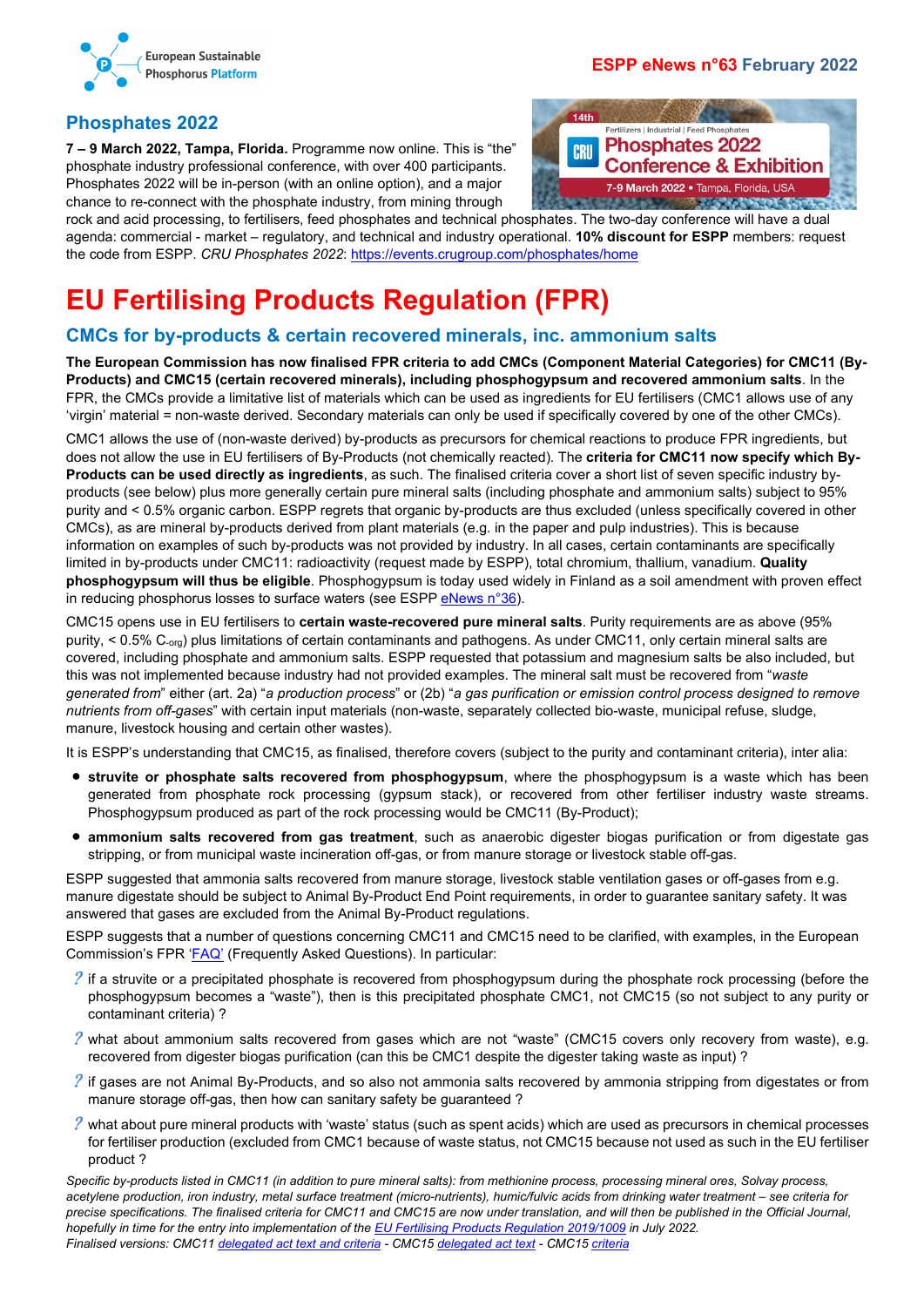

# <span id="page-3-0"></span>**Nutrient recycling**

#### <span id="page-3-1"></span>**CCm to implement P and N recovery with Yorkshire Water**

**CCm Technologies' process uses captured ammonia and CO2 from anaerobic digestion to combine with organics, stabilising N and P to produce a pelletised organo-mineral carbonate fertiliser, so reducing greenhouse gas emissions**, se[e ESPP SCOPE Newsletter](http://www.phosphorusplatform.eu/Scope134)   $n^{\circ}$ 134. The technology has been demonstrated for three years in the UK (500 t/y output pilot). Full scale plants (10 – 12 000 t/y fertiliser production) are in operation since 2021 at [Severn Trent Water](https://bioenergyinternational.com/biogas/severn-trent-and-ccm-technologies-awarded-innovation-grant-to-treat-wastewater) Minworth UK wwtp (sewage sludge digestate) and in delivery with Walkers Crisps [\(Pepsico\)](https://www.bbc.com/news/science-environment-55207597), Leicester, UK (food industry digestates). A pilot (4 m3/day) also recovering phosphorus from P-rich sludge dewatering streams is also under construction at [Yorkshire Water](https://www.yorkshirewater.com/news-media/news-articles/2020/wastewater-treatment-world-first-in-yorkshire/) Caldervale wwtp. The CCm plant at Walkers (Pepsico) will recycle ammonia and organics from potato peelings anaerobic digestion and CO2 from a brewery to organomineral fertiliser, so reducing Walkers potato supply chain carbon



emissions by 70%. The CCm technology has been featured on BBC Radio's Farming Today [2/7/2021.](https://ccmtechnologies.co.uk/videos-%26-audio) Field tests of the fertiliser product [show](https://doi.org/10.1016/j.jcou.2019.03.010) compatibility of the pellets with existing farm fertiliser equipment: rotating discs up to 30m wide spreading radius), crop performance comparable to commercial mineral fertilisers and positive impacts on soil bioflora, water retention, soil carbon and reduced nutrient runoff.

*BBC "Beer and crisps used to help tackle climate change"[, 7/12/2020.](https://www.bbc.com/news/science-environment-55207597)*

*BBC Farming Toda[y 2/7/2021](https://ccmtechnologies.co.uk/videos-%26-audio) (4 minutes radio report, trial site, Bedfordshire, UK, with Cranfield University). CCm Technologies:<http://ccmtechnologies.co.uk/> and technology details in the ESPP-NNP-DPP Nutrient Recycling Technology Catalogue <http://www.phosphorusplatform.eu/p-recovery-technology-inventory> Photo: full scale plant operating at Severn Trent Water, Minworth wastewater treatment plant, UK*

#### <span id="page-3-2"></span>**Ductor recycled nitrogen approved for use in US Organic Farming**

**ESPP member, Ductor, has obtained California Department of Food and Agriculture (CDFA) Organic Input Material (OIM) registration, so giving USDA Organic compliance for liquid nitrogen fertiliser recovered from anaerobic digestion of chicken manure**. The liquid 5-0-0 nitrogen fertiliser provides rapidly plant available, soluble nitrogen in ammoniac form, according to crop demand. The fertiliser is recovered from the chicken litter digestate by ammonia stripping from digestate. Methane production by anaerobic digestion means that the recovered nitrogen fertiliser is climate neutral. A solid organic NPK fertiliser is also under development.

*"Ductor's first commercial fertilizer product now available and certified Organic", [6 September 2021](https://eur01.safelinks.protection.outlook.com/?url=https%3A%2F%2Fwww.ductor.com%2Fnews%2Fductors-first-commercial-fertilizer-product-now-available-and-certified-organic&data=04%7C01%7Cleonie.boller%40ductor.com%7Cf6fc4d1b54b344eb6af408d9de54e4af%7C9a1d81e85f7e49c8999ce4adb45ed791%7C1%7C0%7C637785279044992321%7CUnknown%7CTWFpbGZsb3d8eyJWIjoiMC4wLjAwMDAiLCJQIjoiV2luMzIiLCJBTiI6Ik1haWwiLCJXVCI6Mn0%3D%7C3000&sdata=a1qZlNY0osJPW1ZhuKnOVMZcjlb55ULzVKXv%2BiAeqoM%3D&reserved=0) and [https://www.ductor.com/fertilizers](https://eur01.safelinks.protection.outlook.com/?url=https%3A%2F%2Fwww.ductor.com%2Ffertilizers&data=04%7C01%7Cleonie.boller%40ductor.com%7Cf6fc4d1b54b344eb6af408d9de54e4af%7C9a1d81e85f7e49c8999ce4adb45ed791%7C1%7C0%7C637785279045148572%7CUnknown%7CTWFpbGZsb3d8eyJWIjoiMC4wLjAwMDAiLCJQIjoiV2luMzIiLCJBTiI6Ik1haWwiLCJXVCI6Mn0%3D%7C3000&sdata=w0H0yeIw4W%2Ftr%2F2iL56B%2B0G3H1YDRN1OyRM%2FOPOZVNI%3D&reserved=0)*

### <span id="page-3-3"></span>**Research**

#### <span id="page-3-4"></span>**Biochar, organic carbon molecules and P-solubilisation**

**Lab study suggests that organic acids released by ionisation of wood biochar can solubilise P in hydroxyapatite, so potentially improving plant P uptake in soils.** The paper by Sacko et al. shows that the ozonisation of pine wood pyrolysis biochar increased oxygen functional groups on the biochar surface and caused release of water-soluble organic acids (probably COOH groups). The filtrate from biochar ionisation significantly released soluble P from hydroxyapatite at its generated pH of around 6, but also when neutralised to pH7: releasing  $2 - 9x$  more P at pH7 than water. This lower effect at neutral pH is expected from literature [\(Glaser 2019](https://doi.org/10.1038/s41598-019-45693-z) cited) but most European soils are slightly acidic at pH6 or lower. It should be noted that humic compounds are considered to also increase crop P uptake by interactions with plant hormones, root membranes and Pmobilising bacteria in the soil (see [Jindo 2020\)](https://doi.org/10.3390/agronomy10050640).

In a second paper by Tumbure et al., condensate from pyrolysis of maize stover (stem+leaves) was tested for P solubilisation of ground Dorowa phosphate rock. The pyrolysis condensates only solubilised around 14% of the phosphorus in the rock, compared to 46% by oxalic acid, at similar pH of 3 – 3.8. The poor solubilisation by pyrolysis condensates was suggested to be related to low concentrations of chelating and complexing agents and significant calcium in the condensates.

*"Sustainable Green Chemistry: Water-Soluble Ozonized Biochar Molecules To Unlock Phosphorus from Insoluble Phosphate Materials", O. Sacko et al., ACS Agric. Sci. Technol. 202[2 DOI.](https://doi.org/10.1021/acsagscitech.1c00160)*

*"Phosphorus recovery from an igneous phosphate rock using organic acids and pyrolysis condensate", A. Tumbure et al., Scientific African 15 (2022) e01098 [DOI.](https://doi.org/10.1016/j.sciaf.2022.e01098)*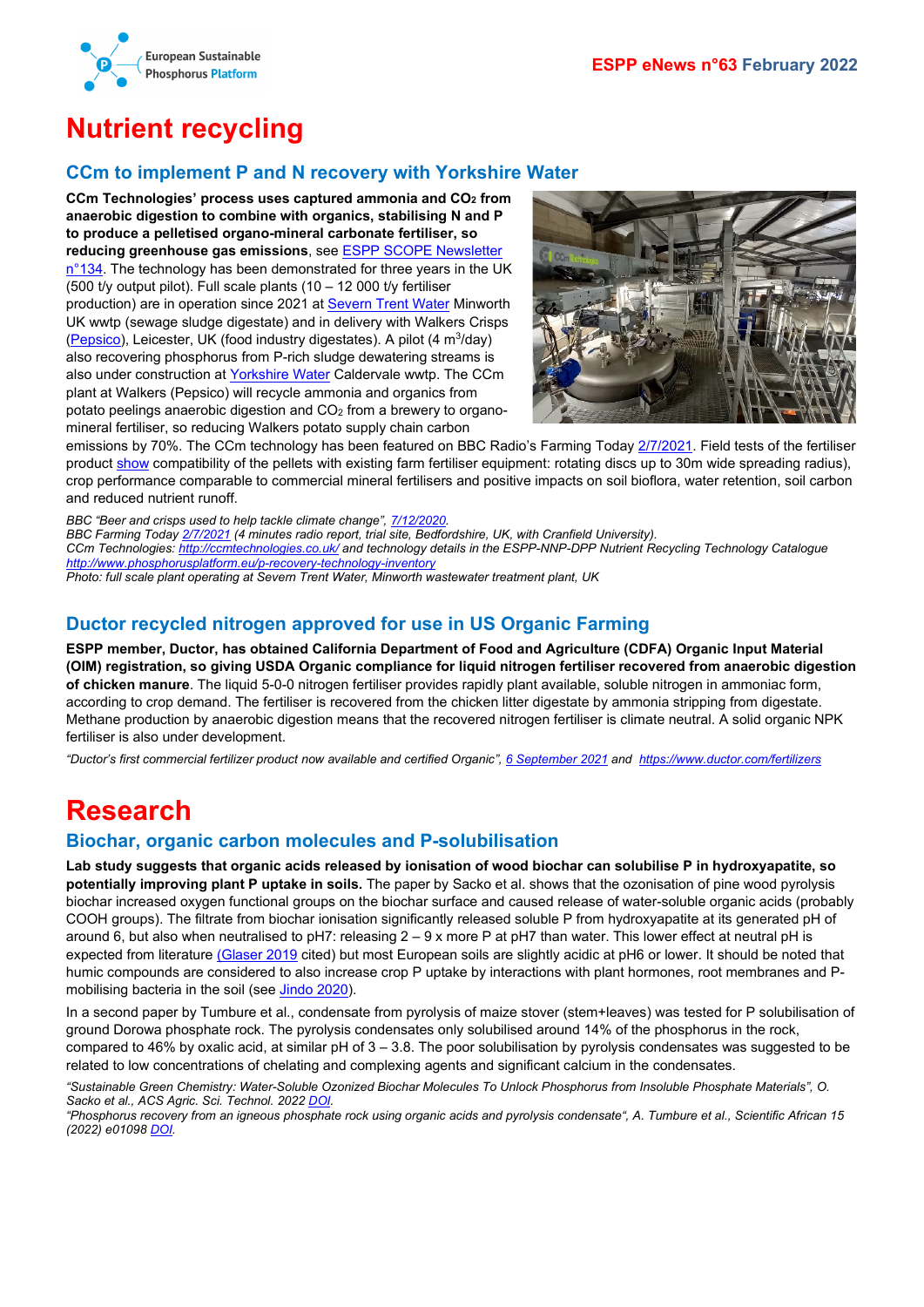



### <span id="page-4-0"></span>**Phos4You final project report**

The Phos4You Interreg project (ESPP member) has concluded that the tested P-recovery processes are technically feasible and ready for upscaling, and generate P fertilisers corresponding to farmers' or industry requirements.

For the recovery of phosphorus from sewage sludge ashes (SSA), **three different acid-leaching processes** were assessed:

- **REMONDIS TetraPhos®**: phosphoric acid leaching. For information (outside Phos4You project): a full scale 20 000 t/y TetraPhos plant has been constructed and is under commissioning in Hamburg, Germany, following process testing for over two years in a pilot scale plant with a capacity of 50 kg/h (see SCOPE Newsletters [n°141](http://www.phosphorusplatform.eu/Scope141) and [129\)](http://www.phosphorusplatform.eu/Scope129). Within the Phos4You project, several tonnes of three different ashes were treated in the pilot plant.
- **PARFORCE-Technology**: hydrochloric acid leaching. This process was tested in a pilot scale plant with batch acid leaching (150 – 250 kg ash per batch) and semi-continuous purification, using a total of around one tonne of SSA in several campaigns.
- **Phos4Life™:** sulphuric acid leaching. Laboratory proof of concept tests were carried out with several kilograms of SSA to evaluate the leaching properties and impurities removal.

All three of these processes were tested with different qualities of SSA with relatively low P-content between 5 and 6 % (literature range of 6 – 13% P for municipal sewage sludge incineration ash). With all three processes a P- recovery rate over 80 % was achieved, as required by German P-recovery legislation. The technologies were additionally tested for, and managed to cope with SSA with high percentage of industrial sewage sludge (high impurities and P-content around 4%), but for this, process adjustments and/or additional technical steps were required.

#### **The three tested processes were successful in achieving the production of marketable phosphoric acid from SSA.**

The technical differences between these three processes, in terms of leaching acid used and of process steps to remove impurities (precipitation steps, membranes, ion exchange and solvent extraction), led to the production of different by-products and residues. The quality of the by-products produced in the pilot scale tests (gypsum, Fe-/ Al-salt solutions, road salt) were compared with standard market products and roughly assessed to be recyclable in existing value chains.

Also, the **EuPhoRe process**, in which sewage sludge is incinerated in a specifically designed kiln with magnesium chloride added to remove (by vaporisation) part of the heavy metals and to improve plant availability of the phosphorus in the ash, was tested with construction of a demonstration scale pilot plant (up to 100 kg/h input dewatered sludge, c. 25% DM) at EGLV's Dinslaken sewage works (see [SCOPE Newsletter n°129\)](http://www.phosphorusplatform.eu/Scope129). Results (p.92 of Phos4You Technical Report) show cadmium, mercury and thallium below detection limits in the treated ash; arsenic < 25% of the EU Fertilising Products Regulation limit [PFC 1(C)(I)]; lead < 13 - 50% of this limit and nickel between 65 - 90% of this limit. Copper, at the tested temperatures (which were below the intended operation temperature), exceeding the EU Fertilising Products Regulation limits. Despite the low operating temperatures, the zinc limit could be achieved by increasing the dosing of magnesium chloride from 3% to 6%. Chromium VI values in the raw material and in the products were always below the detection limit. The analyses of the EuPhoRe-SSA produced with the demonstrator in Dinslaken showed solubility of total P content of 70 % to 90 % with 2 % citric acid and > 60 % with neutral ammonium citrate solubility (NAC), compared to the EU Fertilising Products Regulation specification of > 75% with NAC [Annex II, Part II, PFC1, 4(b)]. Ryegrass pot trials with the resulting ash showed significantly better growth with the ash compared to no P fertiliser (control) but significantly lower growth than with triple super phosphate (c. 1/3 lower biomass dry matter). The EuPhoRe product is considered to provide long-term, slow-release phosphate.

Lab-scale tests showed feasibility of **bio-acidification** of sewage sludge from sewage works using iron or aluminium salts for Premoval, followed by P-recovery by precipitation of calcium phosphate using **Veolia Struvia** technology (see [SCOPE Newsletter](http://www.phosphorusplatform.eu/Scope141)  [n°141\)](http://www.phosphorusplatform.eu/Scope141). The bio-acidification was achieved by endogenous bacteria with dosing only of sugar-rich organic by-products. 55% - 70% of total phosphorus in the sewage sludge was released as soluble phosphorus by bio-acidification upstream of sewage sludge digestion, with slightly higher release from iron phosphate than from aluminium phosphate sludge. Release from iron phosphate sludge (with the same sugar-rich organics dosing) was however considerably lower (only around 20%) for bioacidification of digested sludge. Bio-acidification upstream of the anaerobic digester significantly increased methane production. The Veolia Struvia reactor, in the tests, was able to recover over 95% of the dissolved phosphorus from bio-acidification as calcium phosphate (hydroxyapatite). The recovered hydroxyapatite is considered to have low economic value, but very low operating costs. Struvite production was not adopted because of high operating costs and insufficient ammonia concentrations.

**Other technologies tested** at laboratory scale were mineral acid-leaching of phosphorus from (wet) sewage sludge, microalgae bioreactor for treating sewage, Veolia Struvia (hydroxyapatite precipitation) for tertiary P-removal and alkaliactivated crab carapace as a phosphorus adsorbent (with Veolia Filtraflo). Summary in [SCOPE Newsletter n°141\)](http://www.phosphorusplatform.eu/Scope141).

The final report also includes assessment of possible value chains and business models, with scenarios for Switzerland (see ESPP [eNews n°61\)](http://www.phosphorusplatform.eu/eNews061). The Netherlands and Germany (Emscher – Lippe region EGLV), a GIS tool, recommendations for EU decision makers

*Phos4You Interreg project Final Report (184 pages) and Technical Report (326 pages), edited by Lippeverband water board, Germany, 09/2021 and 12/202[1 www.nweurope.eu/phos4you](http://www.nweurope.eu/phos4you) See also summaries i[n SCOPE Newsletter n°141](http://www.phosphorusplatform.eu/Scope141) (Phos4You final conference)*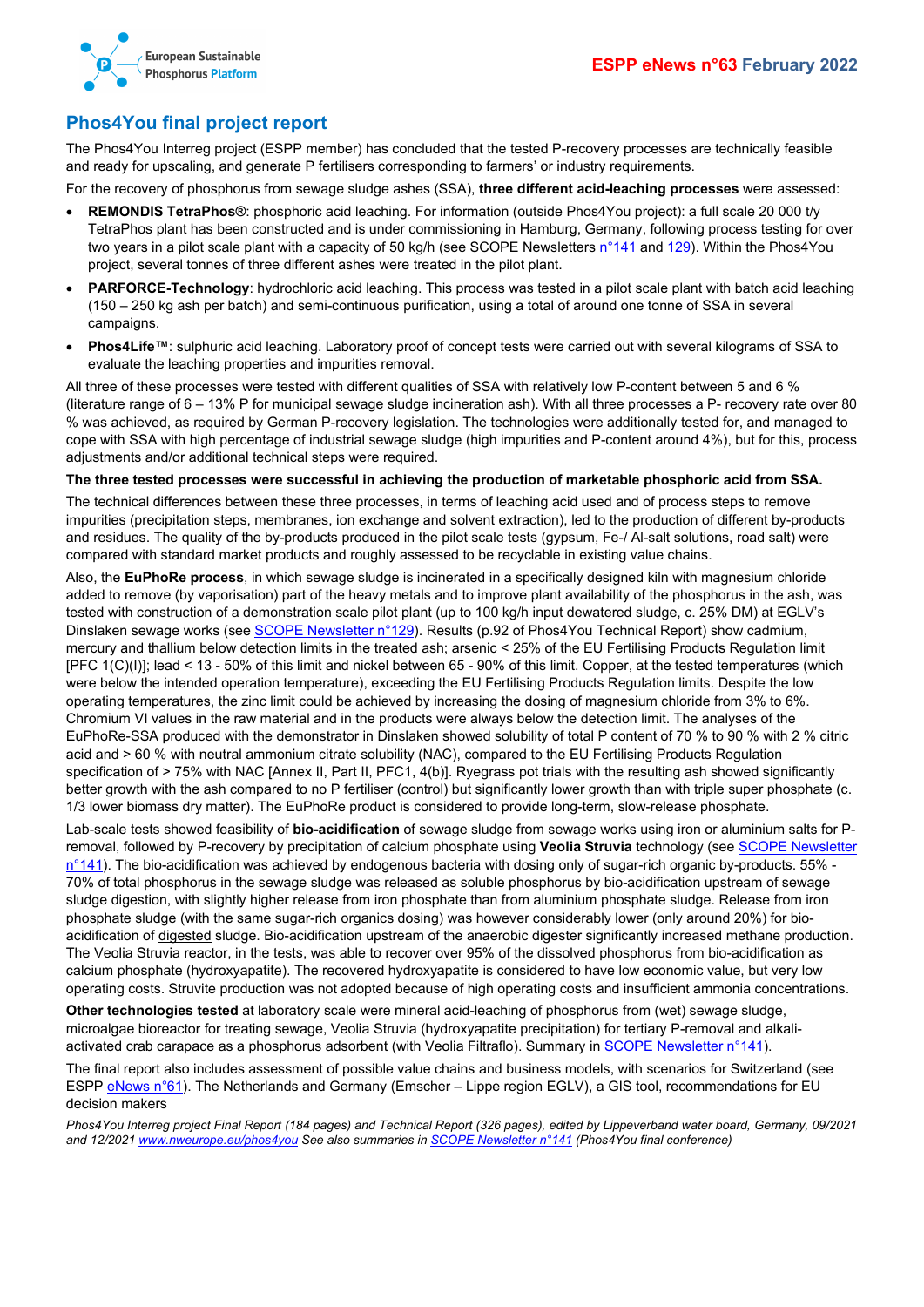

#### <span id="page-5-0"></span>**Science summary on plant phosphorus and use efficiency**

**The conclusions of the EU Horizon2020 CropBooster-P project give an overview of knowledge and perspectives on crop Phosphorus Use Efficiency**. It is underlined that around one third of cultivated soils worldwide have insufficient available phosphorus for optimal plant growth. Knowledge of root architecture, soil biome and plant hormonal phosphorus signalling are summarised. It is noted that addition of mycorrhizal fungi (AMF) to plants (e.g. by inoculation, soil application or seed coating) has shown to be effective in improving plant P uptake in laboratory conditions, but that field experiments have shown little benefits, because the bacterial populations cannot be controlled. The practical, agronomic value of understanding plant P signalling and transport mechanisms is not clear, but may provide routes to early-stage detection of P deficiency. The authors note that work on crop selection should aim not only to increase P uptake, but also to improve overall P utilisation, so increase of harvestable material or of seed P content. Work on plant traits also needs to be combined with referenced soil P analysis (Olsen P is indicated). Development of progressive-release fertilisers and of fertilisers with improved phosphorus plant uptake is recommended. The project report also includes a summary on improving nitrogen uptake and use efficiency.

*CropBooster-P, EU Horizon 2020, Deliverable 4.2, November 23rd 2021 "White Paper and Scientific Basis of the Strategic Research Agenda", <https://www.cropbooster-p.eu/>*

#### <span id="page-5-1"></span>**Phosphorus levels in Organic and conventional food products**

**The BfR MEAL study Germany analysed 356 food products and found similar phosphorus (P), potassium (K) and calcium (Ca) levels between Organic and non-Organic (conventional) products**. Significant differences showed for olives: lower Ca, maybe due to calcium chloride additive used in non-Organic, higher K, maybe in sea salt used for Organic olives and higher P, attributed by the authors (surprisingly) to higher fertiliser use for Organic olives. Higher phosphorus was also found in certain categories of Organic cereal products, suggested to be because of inclusion of seeds and not only cereals in the Organic products (ESPP note: this would be expected because of phytate content of seeds, but the P in phytate is only partly assimilable by humans). P, K and Ca levels were also similar for foods purchased in different regions of Germany and at different times of the year. The authors conclude that dietary differences in mineral intake would therefore result principally from choice of different categories of food.

*"Results of the BfR MEAL Study: The food type has a stronger impact on calcium, potassium and phosphorus levels than factors such as seasonality, regionality and type of production", K. Schwerbel et al., Food Chemistry: X 13 (2022) 100221 [DOI.](https://doi.org/10.1016/j.fochx.2022.100221)*

#### <span id="page-5-2"></span>**Elevated CO2 increases soil P mineralisation but decreases plant-available P**

**Tests with wheat showed that high atmospheric (eCO2) increased crop biomass growth, accelerated mineralisation of organic P with increased soil microbial activity, resulting in reduced plant available P, due to plant – microbe competition for P** (Jin 2022). The tests were carried out in laboratory growth chambers, with 0.12 x 0.2m area rhizoboxes enabling physical separation of the root growth and rhizosphere compartments (but movement of water, nutrients), with CO<sub>2</sub> at 800 vs. 400 ppm, organic phosphorus added (phytate, 70 mgP.kg soil), in two soils from Victoria, Australia (Chromosol = strong texture difference between surface and subsoil, Vertosol = high in clay) and carbon labelling. Elevated  $CO<sub>2</sub>$  (eCO<sub>2</sub>) resulted in increased carbon in soil (+60%), transferred by the wheat plants. Mineralisation (conversion to inorganic forms of P) of the phytate (organic P) increased 9% in the Chromosol and 45% in the Vertosol respectively and microbial respiration rate increased significantly in the rhizosphere of both soils. Bacterial species richness increased. The increased mineralisation of organic P was considered to be related to an increased genetic pool of bacteria for glycolysis and for the pentose phosphate pathway, linked to synthesis of nucleotides and ATP. Abundance of the soil bacteria phyla Bacteriodetes and Gemmatimonadetes increased, associated with phytate mineralisation.  $eCO<sub>2</sub>$  led to statistically significant reductions in plant available soil P (Olsen-P) and also reduced plant available N. This was considered to be the result of competition between soil microbes and plants for nutrients (indicated by increased microbial C:P ratio). The results of these tests confirm and provide additional insights to the 8-year Free Air CO<sub>2</sub> Enrichment (SoilFACE) experiments reported in Jin 2020 which showed, under eCO2, increased presence of oligotrophs in the bacterial community and increased mineralisation of soil organic P in surface soils.

*"Elevated atmospheric CO2 alters the microbial community composition and metabolic potential to mineralize organic phosphorus in the rhizosphere of wheat", J. Jian et al., Microbiome (2022) 10:12[, DOI.](https://doi.org/10.1186/s40168-021-01203-w)*

*"Long-term CO2 enrichment alters the diversity and function of the microbial community in soils with high organic carbon", J. Jian et al., Soil Biology and Biochemistry, Volume 144, May 2020, 10778[0 DOI.](https://doi.org/10.1016/j.soilbio.2020.107780)*

#### <span id="page-5-3"></span>**Climate variation likely to increase soil phosphorus losses (bis)**

**Drought – flood abrupt alternation (DFAA) conditions were simulated in field trials, Anhui plain, China, under summer maize, showing reduced plant P storage and increased soil P losses**. **Using this data in modelling suggested a sixtimes increase in P losses possible with future climate change**. Fifteen field plots of 5.5 x 3.7 m, separated by baffles 1.2m deep, were used for the tests, near Bengbu, 500 km NW of Shanghai. The DFAA test plots were sheltered and subject to artificial rainfall only. DFAA was considered to be dry soil conditions followed within 5 days by rainfall, with testing of three degrees of dryness and rainfall. The plots with DFAA showed nearly 50% lower P-storage in the crop than natural (control) conditions and soil phosphorus losses from 2% to 9%. Modelling suggested that climate change (IPCC RCP 4.5 scenario) could lead to a nearly six-fold increase in soil P loss. This study confirms similar conclusions from laboratory tests carried out in the UK (S. Khan et al. 2021, see [ESPP eNews n°62\)](http://www.phosphorusplatform.eu/eNews062).

*"Soil phosphorus loss increases under drought-flood abrupt alternation in summer maize planting area", W. Bi et al., Agricultural Water Management 262 (2022) 107426 [DOI.](https://doi.org/10.1016/j.agwat.2021.107426)*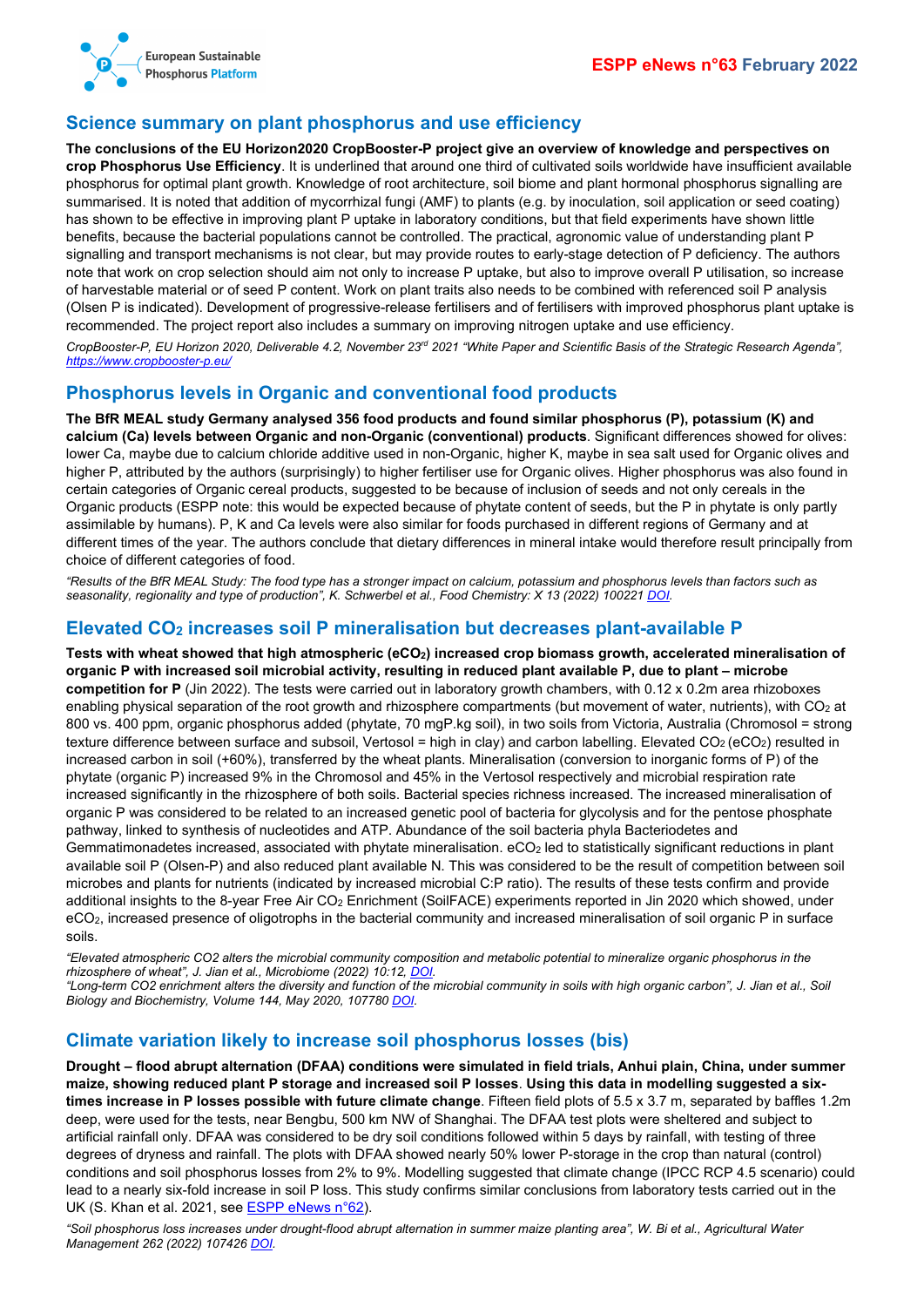

# <span id="page-6-0"></span>**Misleading research**

#### <span id="page-6-1"></span>**Erroneous research paper on phosphates in food**

**An author from Plymouth University, UK, who published an erroneous paper on food phosphates in 2013 has offended again, with a new paper whose conclusions are based on errors, biological misunderstanding and failure to verify data sources**. This 2022 paper contains some limited but interesting primary data, but then draws misleading and false conclusions.

The primary data contained in the 2022 paper are the results of a Google Survey, with a smallish sample of 184 useable responses (unbalanced: 142 female, 34 male). The online questionnaire asked people what they would eat on a typical day for breakfast, lunch, dinner, snacks and drinks, and if known to specify "*brands and amounts*". Respondents were asked to classify themselves as meat eaters (83), flexitarians (58), vegetarians (31) and vegans (12). Responses were then combined with the [UK Government 2019 food database](https://www.gov.uk/government/publications/composition-of-foods-integrated-dataset-cofid) to estimate daily dietary phosphorus intake. These calculations suggest that meat eaters and flexitarians (meat-flex) have a diet P intake of c. 1.3 gP/day, whereas vegetarians and vegans (veg-veg) have a lower intake  $(0.8 - 1.0 gP/day)$ . Differences between meat eaters and flexitarians were not statistically significant, nor between vegetarians and vegans, but the difference comparing the groups meat-flex and veg-veg was significant. As indicated in the paper, this result is contrary to the hypotheses of Forber et al. 2020 (see **ESPP eNews n°51** and discussion in Metson et al. [ESPP eNews n°4\)](http://www.phosphorusplatform.eu/eNews004). Forber's estimates assumed the same protein intake for vegetarians as meat-eaters, whereas in this 2022 paper veg-veg respondents suggested a lower protein intake than meat-flex. In ESPP's opinion, this interesting result merits further investigation with a larger sample..

However, the paper then draws erroneous conclusions based on various assumptions, unverified secondary data and a significant scientific error concerning phosphorus metabolism.

The paper suggests total average diet P intake of  $1.1 - 1.7$  gP/day, by multiplying the calculated intakes (based on respondents' answers) by +32% to compensate for the under-declaration of food consumption which is known to generally occur in food questionnaires. This is reasonable, but it is also possible that the degree of under-declaration may be different for veg-veg than meat-flex respondents, as the former may have a more attentive attitude to diet. A higher proportion of the veg-veg respondents are female which may also modify attitudes\*. These potential sources of result bias are not considered.

It is stated concerning diet P intake that "*Food containing additives also comprises 70% more P than those without*". The reference given is Winger 2012. But in fact, Winger (secondary source) quotes this number from the abstract of Benini O. et al. J Renal Nutrition 21(4), 2011 (primary source). The original data in Benini actually shows P (total) 57% higher in 60 samples of processed meats (30 with and 30 without P food additives). This would imply a 57% higher diet P intake **for persons eating only processed meat** (for breakfast lunch and tea) and no other foodstuffs, so potentially much less of a difference in a diet including some processed meat along with unprocessed meat, cereals, vegetables, beverages, etc.

It is indicated that the daily minimum requirement of phosphorus in diet is 0.55 gP/day. P excreted from the body (to sewage) is then calculated as the dietary intake (based on the respondents' calculation) minus  $0.55$  gP – that is, the paper assumes that 0.55 gP/day is accumulated in the body (ignoring losses in sweat, hair growth, skin cell shedding … which are negligible). This is of course balderdash. **If it was true, then at my age I would have accumulated 12 kg of P in my body, that is 70 kg of calcium phosphate (the material of bones), that is more than 100% of my weight (more than two-and-a-half times my body dry weight).** This does not seem to have led the authors to question their conclusions. In reality, the daily excretion of P well known to be approximately the same as the daily intake, with a small net accumulation during childhood. This error leads to considerably overestimate the differences between P excretion to sewage from meat-flex compared to veg-veg (calculated from the results, adjusted), and so leads to misleading conclusions as to a hypothetical reduction in sewage phosphorus levels in case of dietary change.

The paper calculates the reduction in sewage P levels claimed to result from a change of diet by comparing the (erroneous) estimated change in body P excretion (wrongly calculated as indicated above, and based on responses of < 50 veg-veg respondents) to an estimate for total P in UK raw sewage (wwtp influent**).** This estimate is referenced p.6 to a study by the same author (ref. 44, Comber 2021), which in fact seems to include only wwtp effluent data. In fact, the primary data is probably from [UKWIR CIP2](https://ukwir.org/logistical-support-and-co-ordination-of-the-delivery-phase-of-the-national-chemical-investigations-programme-2015-2020-1) 2015-2020 monitoring (cited as ref. 40, p. 5) which show mean P in influent sewage of 8.36 mg/IP-TOTAL (44 UK wwtps). This estimate of the proportion of P in sewage coming from diet involves other errors, for example: part of the P coming from the population does not reach sewage works (households on septic tanks, pipe leakage …). Overall, the authors conclude that "*current diets contribute 45% of the P load to UK wwtps*". This number is unrealistically low, coherent with the incorrect assumption that a half to a third of diet P is retained in the body and does not reach sewage. In 2017, the UK Environment Agency [indicated](http://www.phosphorusplatform.eu/Scope124) 60% of P in UK sewage from diet, and the % will have increased as phosphates have been banned in household dishwasher detergents since 2017. The authors do not ask themselves the question that if only 45% of P in sewage were to come from human diet, where does the rest come from?

**The author, S. Comber, Plymouth University signed in 2013 an erroneous paper** in the same peer reviewed journal (Environmental Technology, Taylor & Francis), se[e SCOPE Newsletter n°103.](http://www.phosphorusplatform.eu/Scope103) This 2013 paper estimated the quantities of P from food phosphate additives in the UK diet, with a conclusion which would have meant that half of total EU food phosphate production was consumed in the UK. This result did not lead the author to question the conclusions. The UK Environment Agency on the other hand considered the conclusions as "unrealistic". This error resulted from the same methodological fault as one of the errors of the new 2022 paper: the use of secondary data without going back to the primary source. In the 2013 paper, data from a (dubiously reliable and incorrectly cited) thesis were used, these data having been incorrectly taken from a 1993 UK